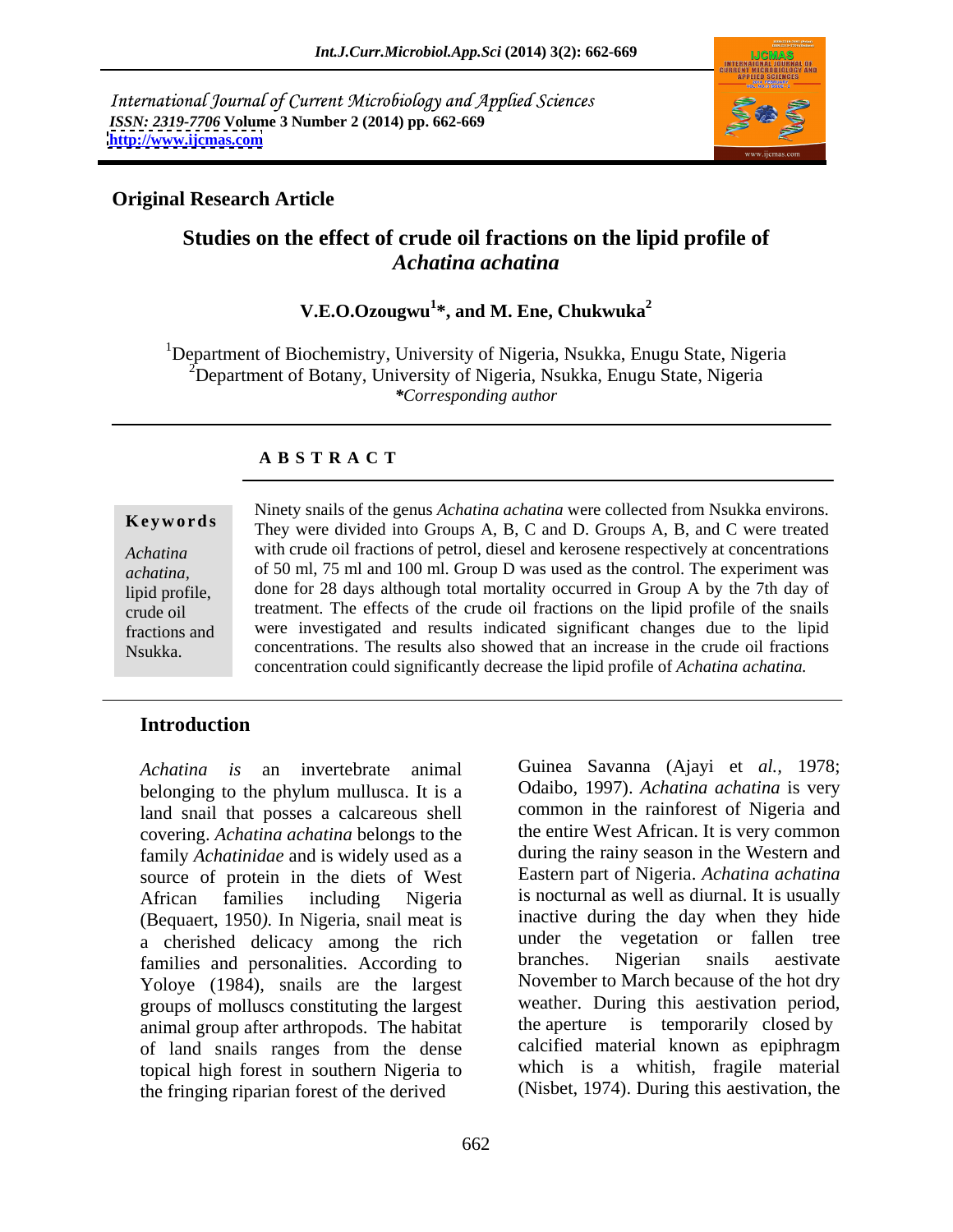the new plant and the soft soil (Ajayi et at,

water leaves *(Talinum triangulare),* as 1978; Marigornez and Sacz, 1985; Egonmwan, 1988) However, it has also 1930). been reported that the animal feed on and other vegetables that man use as food. Besides being edible, *Achatina achatina* is

that supports the consumption of snail meat. For example, several studies have allows rapid propagation of wave than that of mammalian or poultry flesh. It 12.2mg/l00g. The calorific value of snail protein (lipoproteins) are important

polar groups. They are soluble organic

The phospholipids, and  $1991$ . The sterols.

These lipids play important role in human investigate the effects of different

snails bury themselves in soil or hide nutrition. Fats and oil are the principal beneath stones in order to avoid direct stored form of energy in many organisms. solar radiation (Schmidt-Nielsen *et al.,* Phospholipids and sterols are the major 1971). When the rain comes, epiphragm structural element of biological breaks and very cold water stored before membranes. Other lipids, although present aestivation pours out of the aperture (Ajayi in relatively small quantities play crucial *et al,* 1980) and the snails emerge to eat role as enzyme co-factors, electron 1980); Odaibo, 1997). hormones and intracellular messengers. *Achatina achatina* is a herbivore that feeds carbohydrates. Fat deposits in the body on leaves of paw-paw *(Carica papayq),* serve as insulation and provides protection well as dead and rotten leaves Ajayi *et al*, acids are important in the maintenance of structural element of biological carriers, high absorbing pigments, Lipids have high calorific values than cushion for the organs. Essential fatty normal skin condition (Burr and Burr, 1930).

grains like guinea corn (Amusan, 1990) Lipids are important dietary constituents economically important as the shells are vitamins and the essential fatty acids used for decoration and ornamentation. contained in the fat of natural foods (Collis The studies on the nutritive value of snail efficient source of energy, both directly meats have produced useful information and potentially when stored in adipose shown that the fat content of snail is lower depolarization along myelinated nerves. not only because of their high energy values but also because of the fat soluble *et al.,* 1996). In the body, *fat* serves as an tissue. It serves as thermal insulators and allows rapid propagation of wave

is rich in calcium with an exceptionally The fat content of nerve tissue is high content of iron which measures up to particularly high. Combinations of fat and meat is about 80k / cal/100g. cellular constituents occurring both in the Lipids are chemically diverse group of mitochondria within the cytoplasm, and biological substances made up of non- serves also as the means of transporting substances that can only be extracted from biochemistry is important in understanding cell by organic solvents. Basically, there biomedical areas of interest, example; are three classes of lipids; obesity, atherosclerosis and the role of The neutral lipid nutrition and health (Gurr and Harwood, protein (lipoproteins) are important cell membrane and also in the lipids in the blood. A knowledge of lipid biochemistry is important in understanding various polyunsaturated fatty acids in 1991).

> The objective of this research was to investigate the effects of different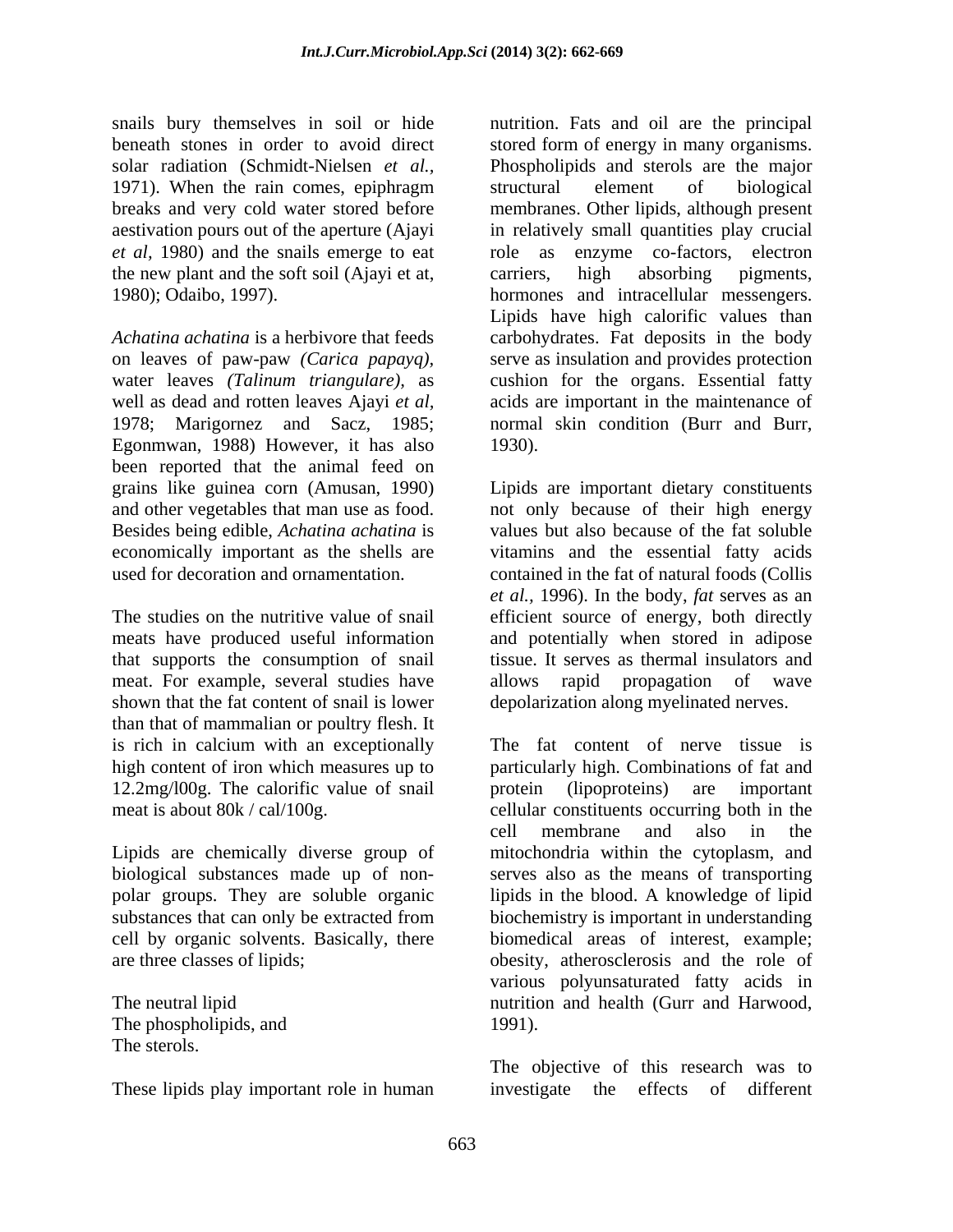concentrations of crude oil fractions of together with 15 ml of saline solution.

Zlatkis *et al.,* (1953), which is based on the reaction of both cholesterol and cholesteryl esters with a solution of ferric chloride in a mixture of glacial acetic acid and concentrated sulphuric acid. 0.5 ml of the sample was pipetted into a test tube while 0.5 ml of distilled water was also 3ml of glacial acetic acid was added into the test tubes which were mixed thoroughly by stirring with a glass rod. of the test tubes and mixed again

Colour changes from brown to purple within two minutes were noticed. This was temperature and the absorbance of each sample was measured with spectrophotometer at 560 nm (i.e. the wavelength).

The total triglyceride (TG) was determined by the Carison (1963) method. 1ml of the sample was pipetted into a flat bottom tube swirled until slurry was formed. 10ml of chloroform was added to the slurry formed

petrol, diesel and kerosene on the lipid This was stirred thoroughly until aqueous profile parameters of triglycerides, high and chloroform layers separated. 8ml of density lipoprotein, low density the chloroform layer, which contained the lipoprotein and total cholesterol lipid, was pipetted with the help of a concentrations of *Achatina achatina* over a syringe. The tube was closed and allowed period of 28 days. to stand for 2 minutes and centrifuged for **Materials and Methods chloroform** was pipetted into test tubes Determination of Total cholesterol the standard. To another tube that served concentration was by the method of as blank 0.5 ml of chloroform was poured. added to a second test tube for the blank. Sulfuric acid and 4 ml of diethylether were These were allowed to cool at room layer was discarded. 0.3 ml of the temperature after which 2ml of reagent remaining solution was pipetted into test solution (i.e. iron stock) was added to each tubes and 20 ml of sodium peroxide thoroughly by stirring rod. The 25 ml of chromotropic acid reagent allowed to stand for 1 hour at room (TG) in each of the tubes were measured some minutes. 0.5ml of the clear with 0.5 ml of tripalmin, which served as The whole tubes (i.e. sample, standard and blank) were placed in a water bath until the chloroform was evaporated. 1ml of ethano1 potassium hydroxide was added to each of the tubes with repeated heating for 3 minutes in a water bath. After cooling to room temperature, 0.5 ml of concentrated added to the tubes. This was shaken vigorously for 30 seconds and allowed to stand for 1 minute, after which the upper layer was discarded. 0.3 ml of the solution was added to each of the tubes. was added and the tubes were kept in a bath of boiling water for 30 minutes. After cooking, the concentrations of triglyceride (TG) in each of the tubes were measured at 570 nm using spectrophotometer.

## **Determination of Total Lipids**

**Determination of Total Triglyceride** method of Zoilner and Kirsch (1962). **(TG)**  0.1ml of each sample was pipetted into with 5ml of methanol. This mixture was allowed to cool. 0.1ml of this mixture was The total lipid was determined using the test tubes containing 2ml of concentrated sulfuric acid. The tubes were carefully swirled and placed in a bath of boiling water for 10 minutes. The sample was pipetted and transferred into a different set of tests tubes containing 2.5 ml of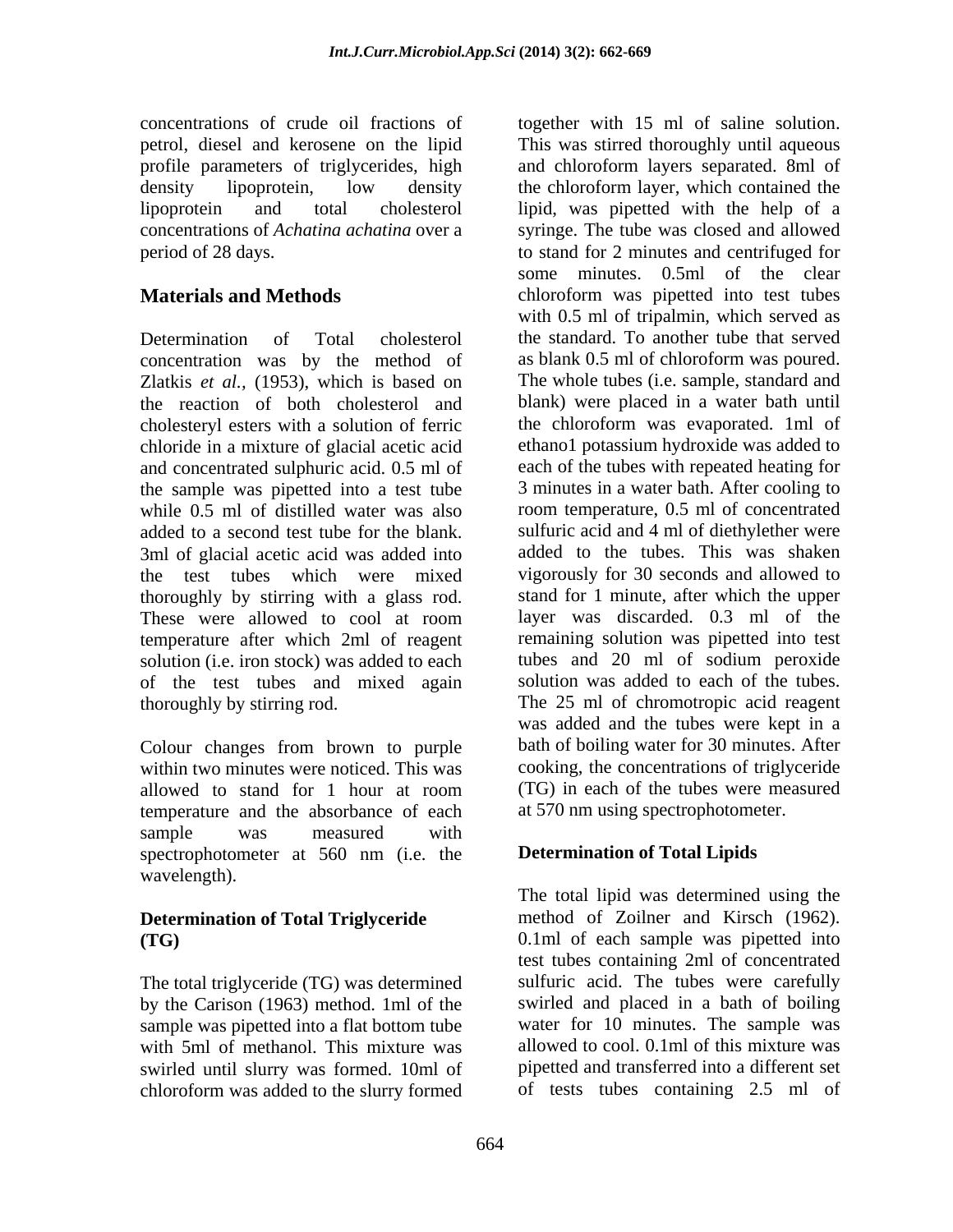phosphoric acid (Vanillin reagent) and was  $20.50 \pm 0.14$  (50 ml) to a maximum of carefully mixed. After 30 minutes, the readings were taken at 530nm using

## **Lipid parameters of groups B and C Triglyceride (TGC)**

On day 14 of treatment, TGC of Group B (diesel) varied from  $89.50\pm0.14$  (l00ml) to  $211.10\pm0.14$  (0ml) as shown in (Table1). (Kerosene) varied from  $40.10 \pm 0.14$  126.25  $\pm 0.07$  (50 ml) to a maximum of in (Table II). TGC decreased with an increase in the concentration of group C.

On day 28 of experiment, TGC of Group B varied from  $72.05 \pm 0.07$  (100 ml) to  $200.00 \pm 0.00$  (0 ml) in (Table 1). Also the shown in (Table II). Also, o<br>TGC in Group C ranged from  $28.10 \pm 0.14$  experiment, the LDL TGC in Group C ranged from  $28.10 \pm 0.14$  experiment, the LDL concentration (100 ml) to  $200.00 \pm 000$  in (Table II). In both Groups, TGC were decreasing with an increase in concentration. Group C was found to have more effect across the groups after the  $14<sup>th</sup>$  and  $28<sup>th</sup>$  day of the experiment as shown in (Table IV).

## **High Density Lipid (HDL)**

0.07 (0 ml) in (Table I). Also the HDL of of Group C ranged from a minimum of Group C ranged from  $20.50 \pm 0.14$  (50 ml) 94.65  $\pm$  0.07 (100 ml) to a maximum of to  $93.15 \pm 0.07$  (0 ml) as shown in (Table

Group B varied from a minimum of 15.75 0.07 (0 ml) in (Table I) while HDL of group C also varied from a minimum of (Table I). Also, the TC of Group C varied

spectrophotometer. had more effects across the groups while **Results and Discussion** across the groups.  $20.50 \pm 0.14$  (50 ml) to a maximum of 93.15  $\pm$  0.07 (0 ml) as shown in (Table II). Finally on day 14 of experiment, Group C Group B had more effects on day 28 across the groups.

## **Low Density Lipid (LDL)**

Also the TGC of *Achatina* in Group C Group C varied from a minimum of  $(100ml)$  to  $211.10\pm0.14$  (50ml) as shown  $139.30 \pm 0.14$  (0 ml) as shown in (Table (Kerosene).  $ml$ ) to  $101.35 \pm 0.07$  (0ml) in (Table I).  $th$  and  $28<sup>th</sup>$  day of the found to have more effects on day 28 On day 14 of the experiment, the LDL of Group B ranged from a minimum of 39.55 *±* 0.07 *(*50 ml) to a maximum of 139.30 ± 0.14 (0 ml) in (Table I). The LDL of  $126.25 \pm 0.07$  (50 ml) to a maximum of II). On day 28 of the experiment, the LDL of Group B ranged from  $35.25 \pm 0.07$  (100 The LDL of group C varied from a minimum of  $50.40 \pm 0.14$  (100 ml) to a maximum of  $114.25 \pm 0.07$  (50 ml) as shown in (Table II). Also, on day 28 of the experiment, the LDL concentration decreased with an increasing concentration in both groups B and C. Finally, Group C was found to have more effects across the groups on day 14 while Group B was across the groups as shown in (Table IV).

## **Total Cholesterol (TC)**

On day 14 of the experiment, HDL of On day 14 of experiment, The TC f Group B varied from a minimum of  $26.35$  B ranged from  $115.85 \pm 0.07$  (50 ml) to  $\pm$  0.07 (50 ml) to a maximum of 70.00  $\pm$  252.55  $\pm$ 0.07 (75 ml) in (Table 1). The TC II). found that in Group C, the TC was On day 28 of the experiment, the HDL of concentration of kerosene. On day 28 of  $\pm$  0.07 (50 ml) to a maximum of 93.15  $\pm$  from a minimum of 70.00  $\pm$  0.00 (100 ml) On day 14 of experiment, The TC f Group B ranged from 115.85 *±* 0.07 (50 ml) to  $252.55 \pm 0.07$  (75 ml) in (Table 1). The TC of Group C ranged from a minimum of 94.65  $\pm$  0.07 (100 ml) to a maximum of 209.65  $\pm 0.07$  (0ml) in (Table II). It was decreasing with an increase in the experiment, TC of Group B varied from a minimum of  $70.00 \pm 0.00$  (100 ml) to a maximum of  $194.50 \pm 0.14$  (0 ml) in (Table I). Also, the TC of Group C varied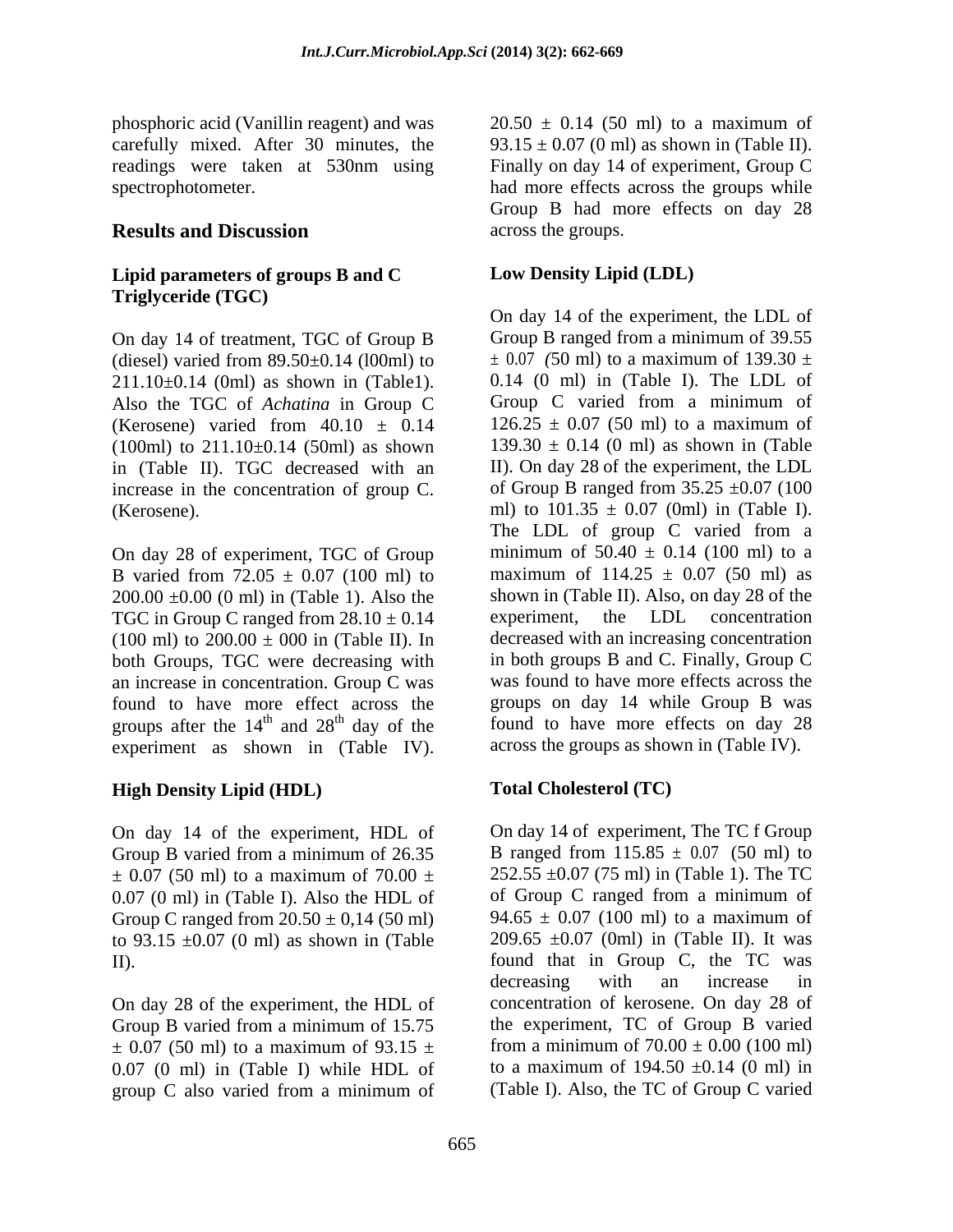from a minimum of  $80.85 \pm 0.21(100 \text{ ml})$  According to Okolie (1985), lipids are an to a maximum of  $194.50 \pm 0.14$  (0 ml) in integral components of the cellular (Table II). It was found that after 28 days membrane of a living organism. of treatment, the TC was decreasing with Nwadinigwe (1981) found that the amount an increasing concentration of Groups B of fat in Achatina achatina varies from and C. Finally, on day 14 of the experiment, Group C had more effects across the groups while Group B had more

On day 7 of treatment, the TGC of Group A ranged from  $27.10 \pm 0.14$  (100 ml) to 117.10 ± 0.14 (0ml) in (Table III).

On day 7 of treatment, the LDL of Group

membrane of a living organism. of fat in *Achatina achatina* varies from  $5,11 - 0.74\%$  of dry weight.

effects across the groups on day 28 of the diesel, kerosene and petrol could  $(p<0.05)$ experiments (Table IV). significantly change the concentration of **Lipid parameters for group A** work of Nechev *et al*, (2002) involving the **Triglyceride (TGC)**  profile of snail *Rapana thomasiana,* the The results of this research indicated that lipids in an animal. This is in line with the effect of diesel fuel treatment on the lipid diesel fuel treatment significantly changed the fatty acid composition.

**High Density Lipid (HDL)** contamination of the environment has On day 7 of treatment, the HDL of Group problem, this research has shown that A varied from a minimum of 13.80±0.14 petroleum compounds like petrol, diesel  $(100 \text{ ml})$  to  $62.60 \pm 0.28$  (0 ml) in (Table and kerosene has a reduction effect on the III). lipid concentration *of Achatina.* This also **Low Density Lipid (LDL)** some marine gastropods could accumulate A ranged from  $25.40 \pm 0.28$  (50 ml) to these hydrocarbons on the tissue and  $160.85 \pm 0.07$  (75 ml) in (Table III). general lipid profile of the snail could also vary, from being more lethal i.e. petrol **Total Cholesterol (TC)** which caused mortality in less than 7 days<br>to being mild in the case of diesel and On day 7 of treatment, TC of Group A beyond 28 days. The question of how varied from a minimum of  $46.25 \pm 0.35$  exactly the hydrocarbon exert their effects  $(50 \text{ ml})$  to a maximum  $186.00 \pm 0.00$  (75 on the concentration of lipids of this ml) as shown in (Table III). animal is still subject to further research. This research showed that *Achatina* is a good source of lipid. Petroleum been recognized as a serious pollution collaborated with the observation that short-chain aliphatic hydrocarbon in their tissues (Walsh *et al.,* 1995). The effects of to being mild in the case of diesel and kerosene where the animals lasted even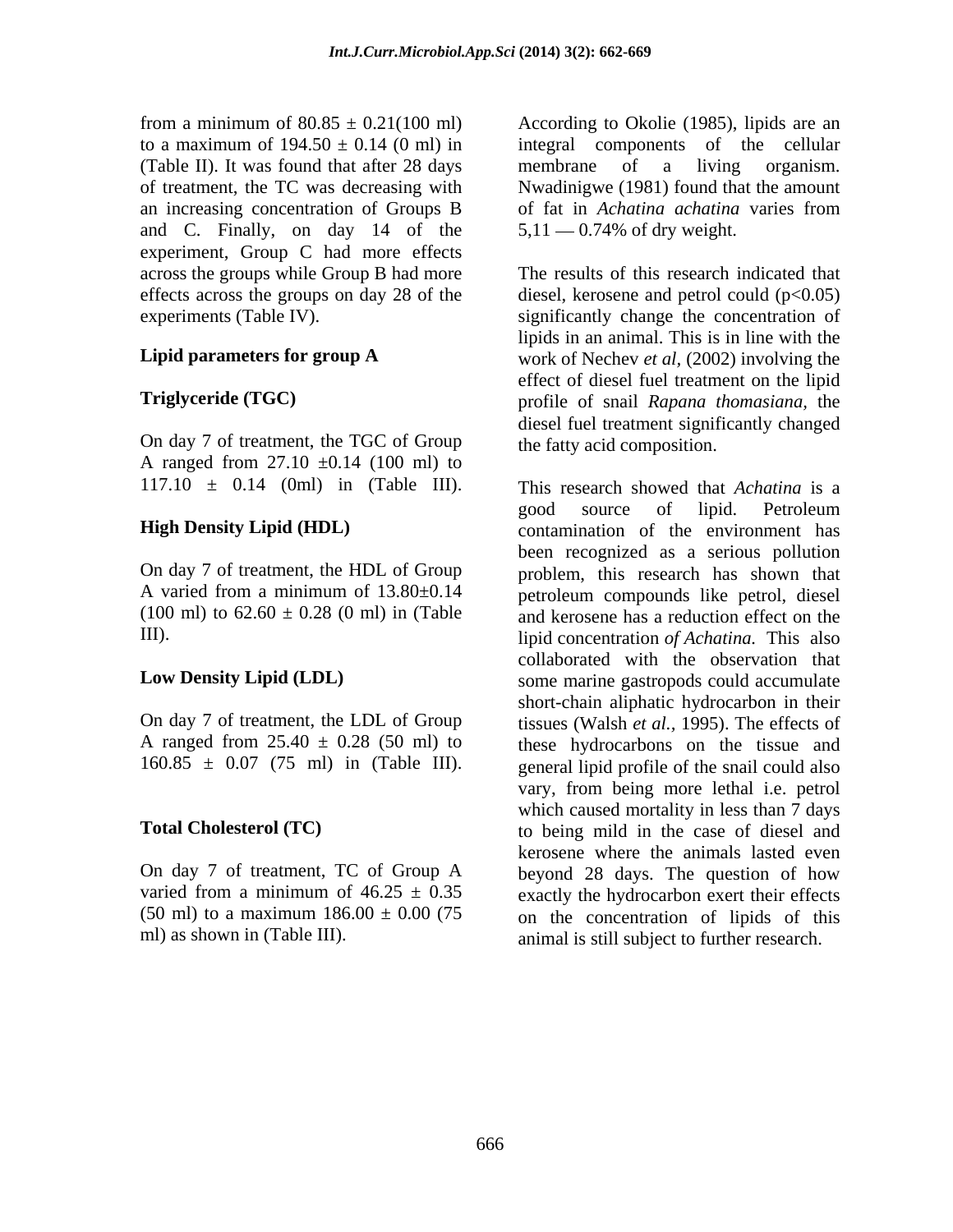### *Int.J.Curr.Microbiol.App.Sci* **(2014) 3(2): 662-669**

| Days    | Parameters   | 0 <sub>ml</sub>   | $50$ ml           | 75 ml             | $100 \text{ ml}$  |
|---------|--------------|-------------------|-------------------|-------------------|-------------------|
|         | Triglyceride | $211.10\pm0.14$   | $90.50 + 0.07$    | 199.50±0.07       | 89.50±0.07        |
| 14 Days | HDL          | $70.00 \pm 0.07$  | $26.35 \pm 0.07$  | $63.66 \pm 0.07$  | $52.70 \pm 0.14$  |
|         | <b>LDL</b>   | $139.30 \pm 0.14$ | $39.55 \pm 0.07$  | 189.10.0.14       | $52.50 \pm 0.14$  |
|         | TC           | $209.65 \pm 0.07$ | $115.85 \pm 0.07$ | $252.55 \pm 0.07$ | $131.80 \pm 0.28$ |
|         | <b>TGC</b>   | $200.00 \pm 0.00$ | $75.05 \pm 0.07$  | $74.15 \pm 0.21$  | $72.05 \pm 0.07$  |
| 28 Days |              |                   |                   |                   |                   |
|         | <b>HDL</b>   | $93.15 \pm 0.07$  | $15.75 \pm 0.07$  | $36.35 \pm 0.07$  | $34.75 \pm 0.07$  |
|         | <b>LDL</b>   | $101.35 \pm 0.07$ | 74.30±0.00        | $39.65 \pm 0.07$  | $35.25 \pm 0.07$  |
|         | TC           | 194.50±0.14       | $70.05 \pm 0.07$  | $75.50 \pm 0.71$  | $70.00 \pm 0.00$  |

## **Table.1** The concentration of lipid parameters for Group B (Diesel). Concentration

**Table.2** The concentration of Lipid Parameters for Group C. **Concentration** 

|         | <b>Parameters</b> | 0 <sub>m</sub>    | $50$ ml           | 75 ml             | $100$ ml         |
|---------|-------------------|-------------------|-------------------|-------------------|------------------|
| 14 Days | <b>TGC</b>        | $211.10 \pm 0.14$ | $150.10 \pm 0.14$ | $50.15 \pm 0.21$  | $40.10\pm0.14$   |
|         | HDL               | $70.00 + 0.07$    | $31.70 \pm 0.14$  | $52.65 \pm 0.07$  | 39.45±0.07       |
|         | LDL               | $139.30 \pm 0.14$ | $126.25 \pm 0.07$ | $94.55 \pm 0.21$  | $55.50 \pm 0.14$ |
|         | <b>TC</b>         | $209.65 \pm 0.07$ | $157.95 \pm 0.07$ | 147.70±0.42       | $94.65 \pm 0.07$ |
| 28 Days | <b>TGC</b>        | $200.00\pm0.00$   | $126.10\pm0.14$   | $36.10 \pm 0.14$  | $28.10\pm0.14$   |
|         | HDL               | $93.15 \pm 0.07$  | $20.50 \pm 0.14$  | $40.20 \pm 0.14$  | $30.45 \pm 0.07$ |
|         | <b>LDL</b>        | $101.35 \pm 0.07$ | $114.25 \pm 0.07$ | $87.50 \pm 0.28$  | $50.40 \pm 0.14$ |
|         | TC                | 194.50±0.14       | $134.75 \pm 0.14$ | $127.70 \pm 0.42$ | $80.85 \pm 0.21$ |

### **Table.3** The concentration of Lipid Parameters for Group A **Concentration**

|          | <b>Parameters</b>               | 0 <sub>m1</sub>   | 50 <sub>m</sub>     | 75 ml             | $100$ ml          |
|----------|---------------------------------|-------------------|---------------------|-------------------|-------------------|
| $7$ Days | <b>TGC</b>                      | $117.10 \pm 0.14$ | 55.10<br>$J\pm0.14$ | $80.05 \pm 0.07$  | $27.10 \pm 0.14$  |
|          | HDL                             | $62.60 \pm 0.28$  | $20.85 \pm 0.07$    | $25.15 \pm 0.07$  | $613.80 \pm 0.28$ |
|          | <b>LDL</b>                      | $48.45 \pm 0.21$  | $J\pm0.28$<br>25.40 | $160.85 \pm 0.07$ | 48.45±0.21        |
|          | $\mathbf{m}$ $\alpha$<br>$\sim$ | $111.15 \pm 0.64$ | $46.25 \pm 0.35$    | $186.00\pm0.00$   | $111.15 \pm 0.64$ |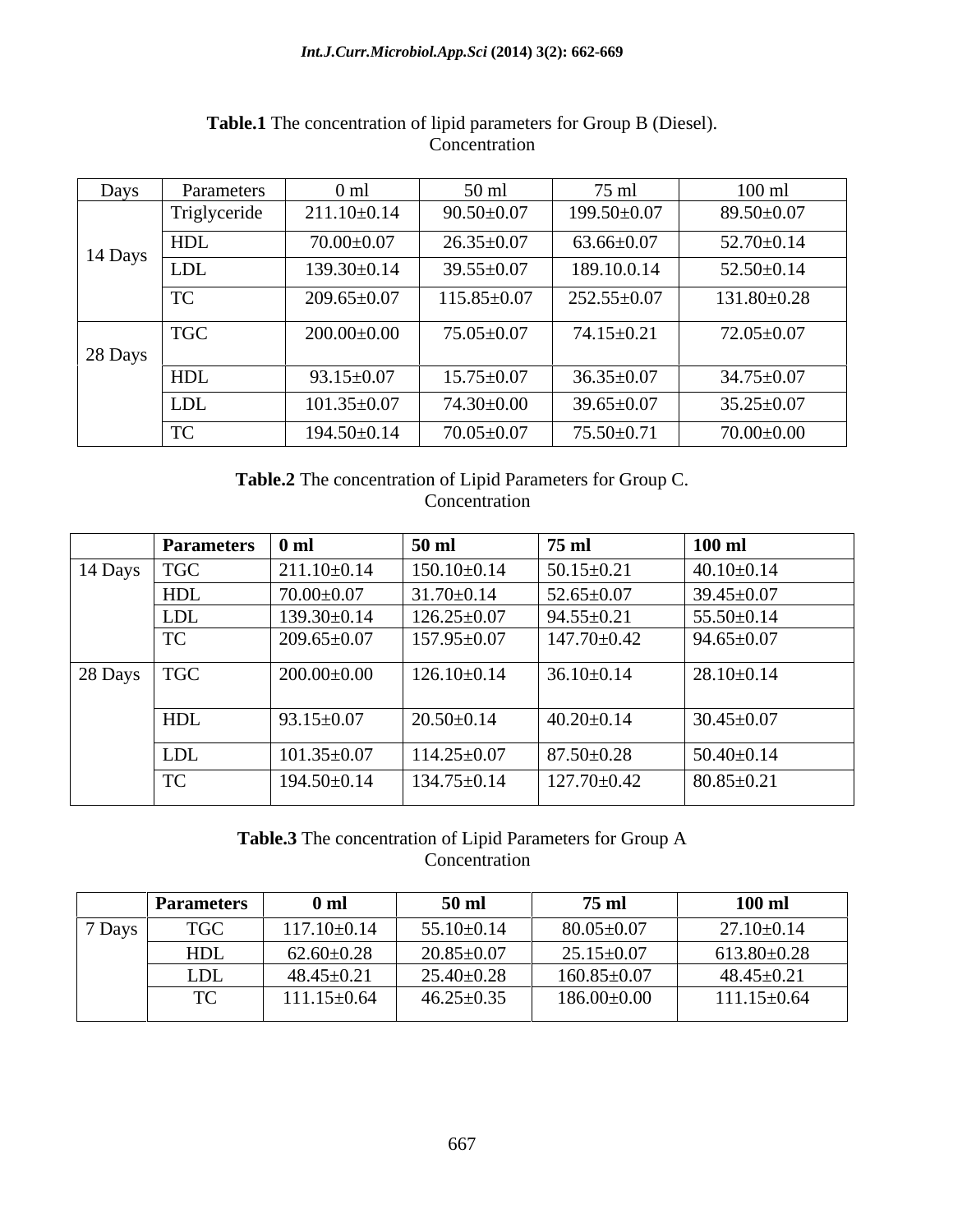|         | <b>Parameters</b> | $\vert$ Group B                         | <b>Group C</b>     | <b>Control</b>    |
|---------|-------------------|-----------------------------------------|--------------------|-------------------|
| 14 Days | <b>TGC</b>        | $126.50 \pm 56.55$                      | $80.12 \pm 54.40$  | $211.10\pm0.12$   |
|         | HDL               | $47.57 \pm 17.15$                       | $41.27 + 9.47$     | $70.35 \pm 0.05$  |
|         | LDL               | $110.38 \pm 63.19$                      | $92.02 \pm 31.81$  | $139.30 \pm 0.12$ |
|         | TC                | $166.73 \pm 77.86$   133.43 $\pm$ 30.39 |                    | $209.65 \pm 0.55$ |
| 28 Days | <b>TGC</b>        | $73.75 \pm 1.38$                        | $63.43 \pm 16.99$  | $200.00\pm0.00$   |
|         | HDL               | $28.95 \pm 10.25$                       | $30.38 + 8.81$     | $93.15 \pm 0.07$  |
|         | LDL               | $49.73 \pm 19.13$                       | $114.43 \pm 26.20$ | $194.50 \pm 0.14$ |
|         | TC                | $78.51 + 9.27$                          | $114.43 \pm 26.20$ | $194.50 \pm 0.14$ |

**Table.4** The concentration of Lipid Parameters Across the Groups

- Ajayi, D., Tewe, M. and Awesu, 1 1978. Observation on the biology and nutritive of the giant Africa snail *Wildlife Journal,* 16: *85-95.*
- Ajayi, S.S., Tewe, S.O. and Milligan, J.K. 1980. Influence of seasonality on aestivation and behaviour of the forest African giant land snails, *Archachatina* **Biochemistiy, 86: 587-601**.<br>marginata Bull Annual Health Process Carison, L.A. 1963. Journal of *marginata. Bull Annual, Health Proc.*
- Growth response to Copper and lead in the terrestrial Gastropod *Limicolaria* Edition.<br> *Hammaea* B.Sc Project Department of 46Opp. *flammaea.* B.Sc. Project Department of
- Banana, C. and Ghose, K.C. 1973. 1996. Physical properties<br>Seasonal variation stored glycogen functional roles of lipids and lipid in the digestive gland and
- Daugherty, J. 1956. Polyphenol oxidase
- Egonmwan, RI. 1988. Reproductive  $2:226 \& 497$ . University, London.

**References** genital organs of two freshwater prosobranchs. *Malacological Society of London.* 40: 407-412.

- *Achatina marginata. East Africa* Bequaert, J.C. 1950. Studies in the *Achatinidae,* a group of African land snails. *Bulletin of the Museum of Comparative Zoology,* 105: 1-216.
	- Burr, G.O and Burr. M.M. 1930. The nature and role of the fatty acids essential in nutrition. *Journal of Biochemistiy,* 86: 587-601.
- 28, 328-366. *Atheroscelerosis Research.* Academic Aniusan, A.A.S. 1990, Feeding and Press, New York. 2: 3& 393. Christie, Carison, L.A. 1963. *Journal of* Press, New York. 2: 3& 393. Christie, W.W. 1982. *Lipid Analysis,* Second Edition. Fergmon Press New York. 46Opp.
	- Zoology, University of Lagos. Akoka. Cullis, D.R., Frenke, D.B., Hope, M.J.<br>Lana C and Ghose, K.C. 1973 1996. Physical properties and Seasonal variation in stored glycogen functional roles of lipids in Cullis, D.R., Frenke, D.B., Hope, M.J. 1996. Physical properties and functional roles of lipids in rnembranes. Chapter 9, pages 128-137.
	- activity and pigmentation in snail 1957. Journal for Biological tissue. Boil. Bulletin, 110: *258-263. chemistry,* Academic Press, New York. Foich, J.M., Less, S.C. and Sloane, G.H. 1957. *Journal for Biological* 2:226 & 497.
	- Biology and Growth of the land snails Giese, A.C. and Hart, M.A. 1988. *Achachatina marginata* **ovum** and Seasonal Changes in Component *Limicoiaria Jiammea.* Ph.D. Thesis of indices and chemical composition in Department of Zoology, Oxford **Katharina** tunica. Journal of *Katharina tunica. Journal of*